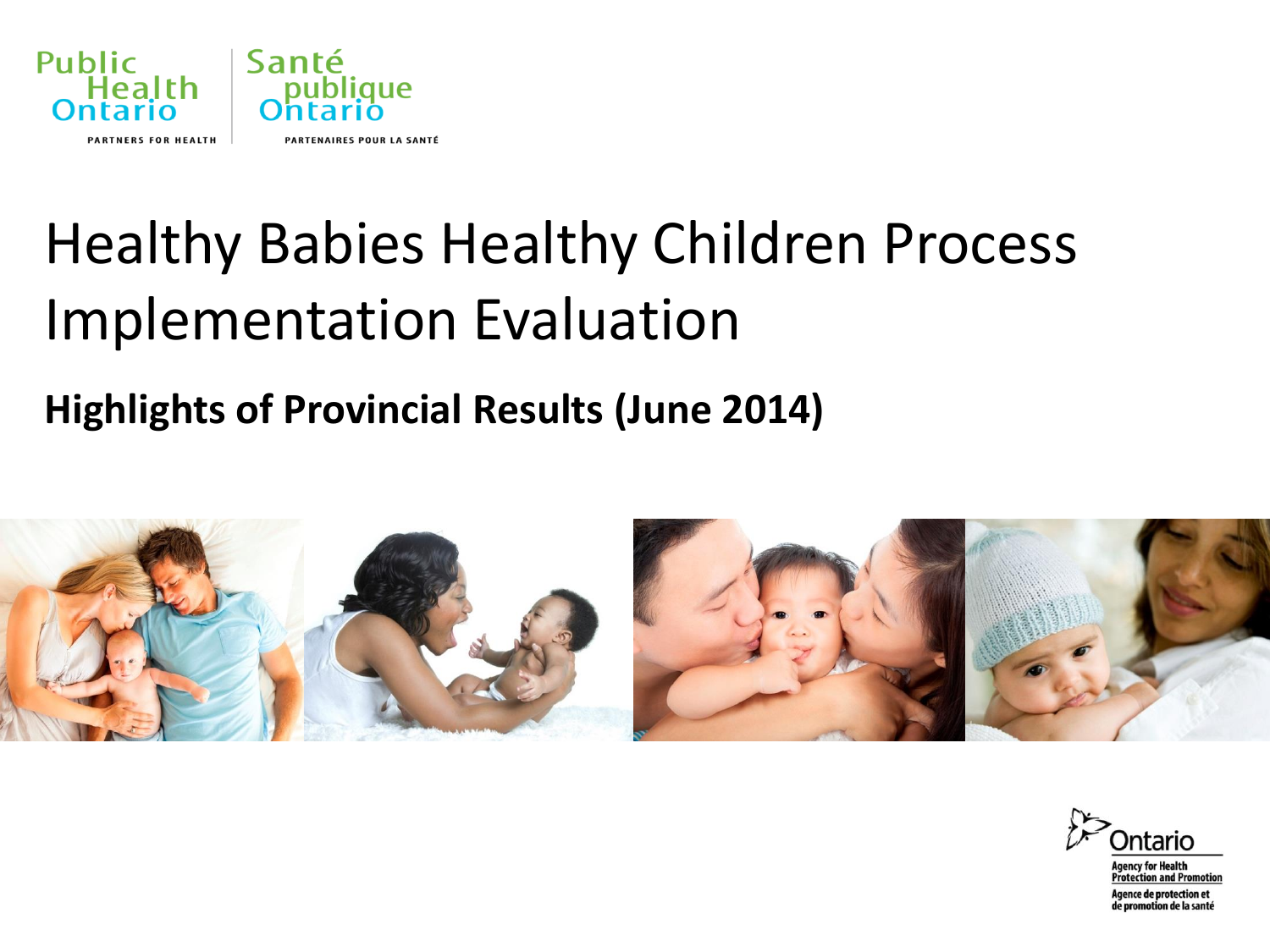

## **Background**

Healthy Babies Healthy Children (HBHC) is a program funded by the Ministry of Children and Youth Services (MCYS) designed to help children in Ontario have a healthy start in life and provide them with opportunities to reach their potential.

This voluntary program is delivered through 36 public health units (PHUs) in Ontario in partnership with hospitals and other community partners.

The program consists of universal screening with targeted assessments and interventions for families and children from the prenatal period until their transition to school.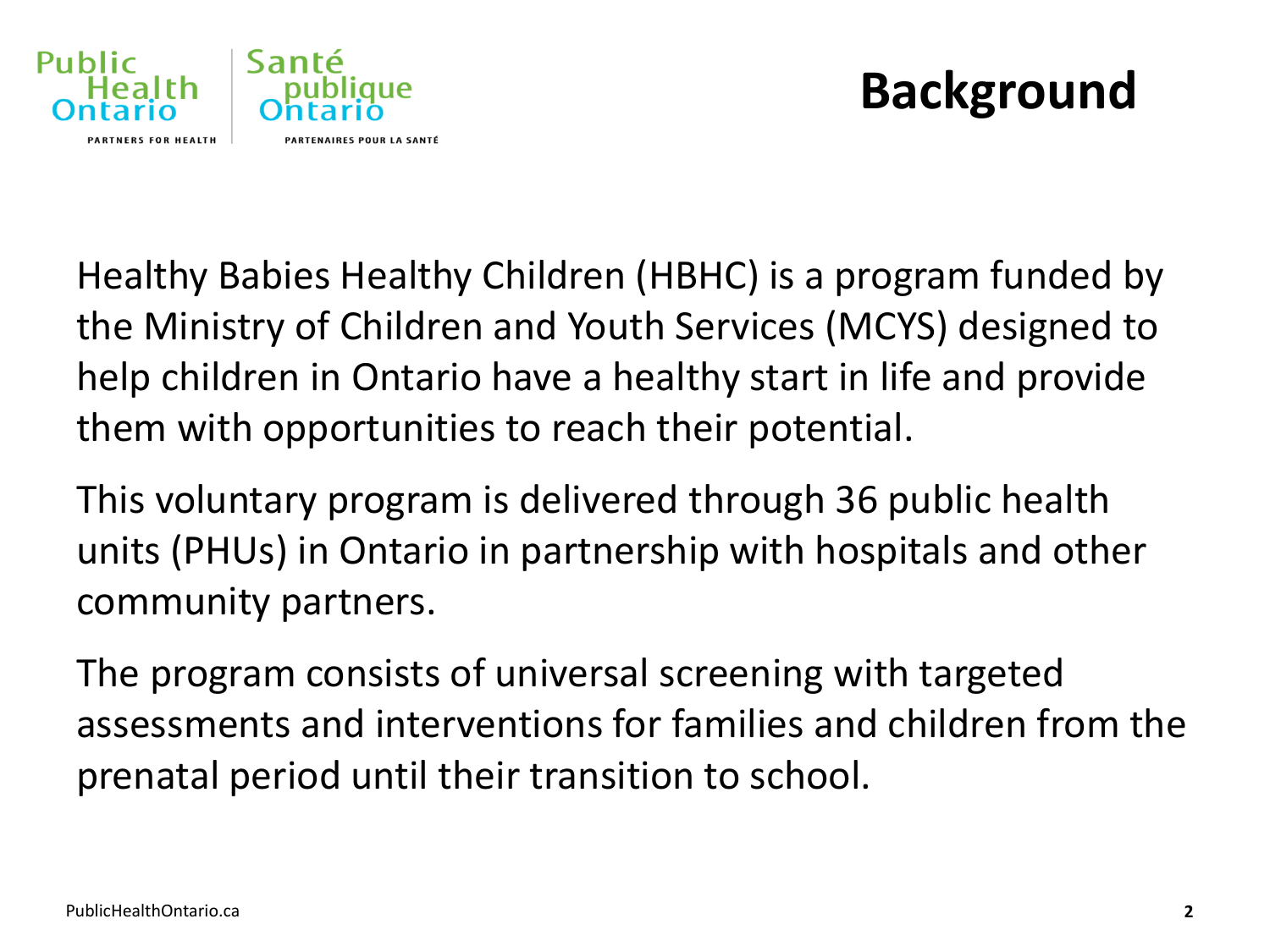

## **Program Changes**

In 2012–13, MCYS introduced enhancements to strengthen the HBHC program.

These enhancements included:

- A new HBHC Screen
- Universal 48-hour contact in the postpartum period
- Introduction of a screening liaison nurse (SLN) model to collaborate with community partners
- Introduction of standardized education and training to use evidence-informed interventions during home visiting.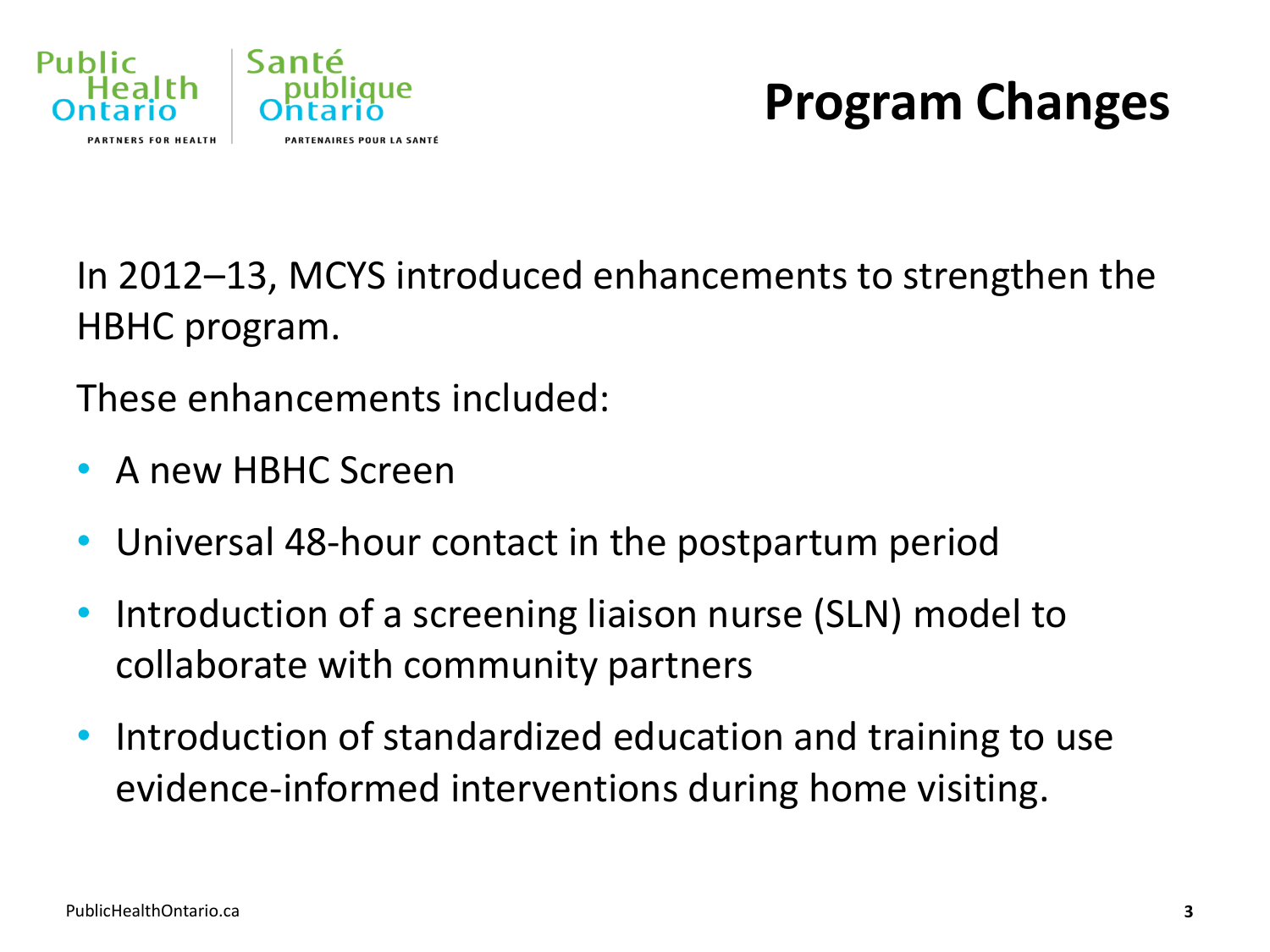

## **Evaluation**

- Previous evaluation activities related to the enhancements have included:
	- HBHC Screen validation (Phase 1)
	- Evaluation of the HBHC Screen Administration models (Phase 2)
- Public Health Ontario was asked to lead the **Phase 3 Implementation Process Evaluation,** which:
	- Focused on the first six months following full implementation
	- Measured the extent to which the planned changes have been implemented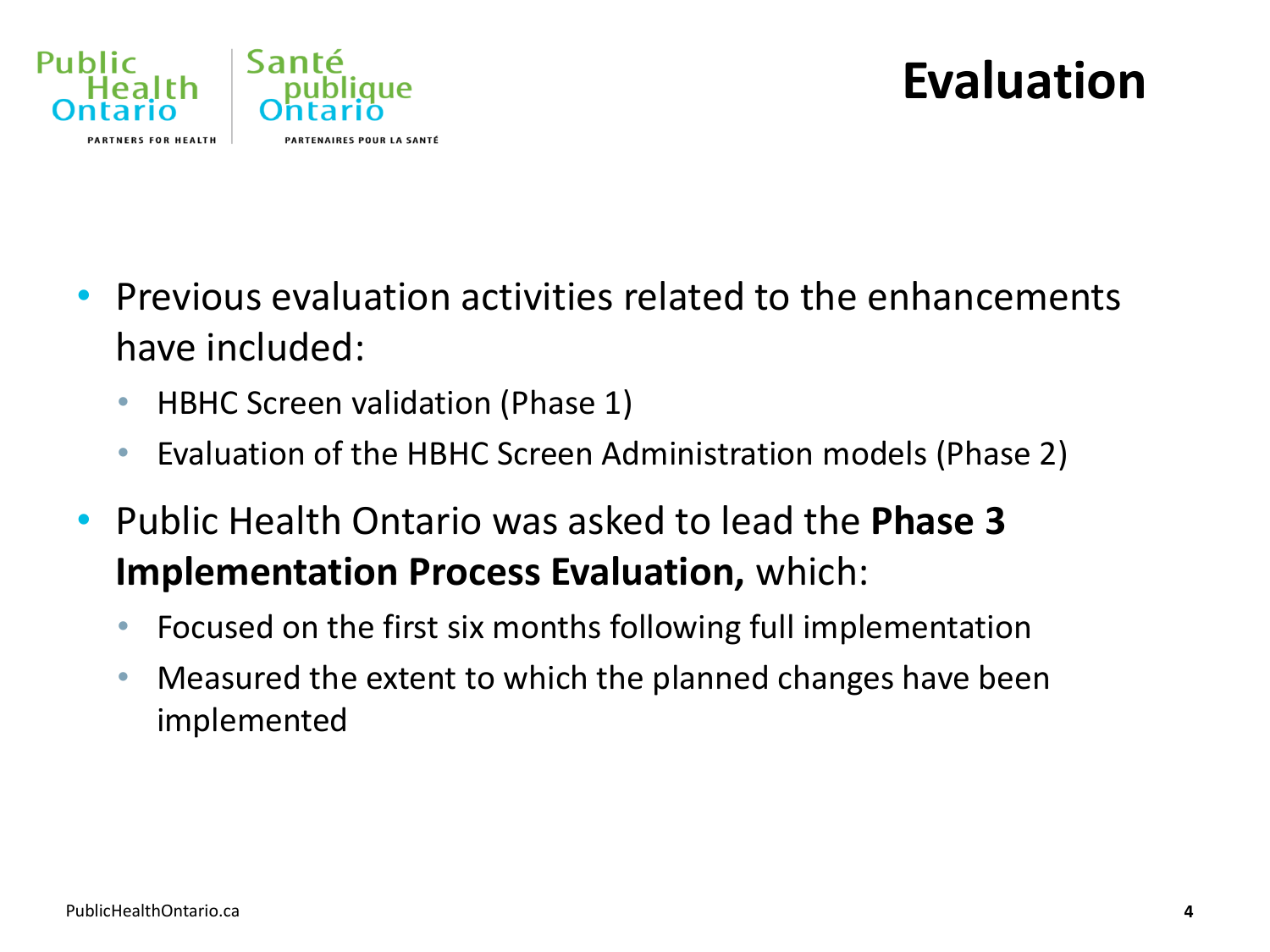

### **Methods: Phase 3 Implementation Process Evaluation**

- Overall method
	- Mixed method design (combining both qualitative and quantitative data)
- Informed by engagement and existing literature
	- HBHC Advisory Committee, HBHC Directors and Managers, MCYS
- Data Sources
	- Administrative database (HBHC-ISCIS)
	- Health Unit Staff Survey
	- Focus groups
	- Training evaluation survey
- Ethics approvals received from PHO Ethics Review Board (ERB)
- This resulted in two interim and one final report based on results from all data sources.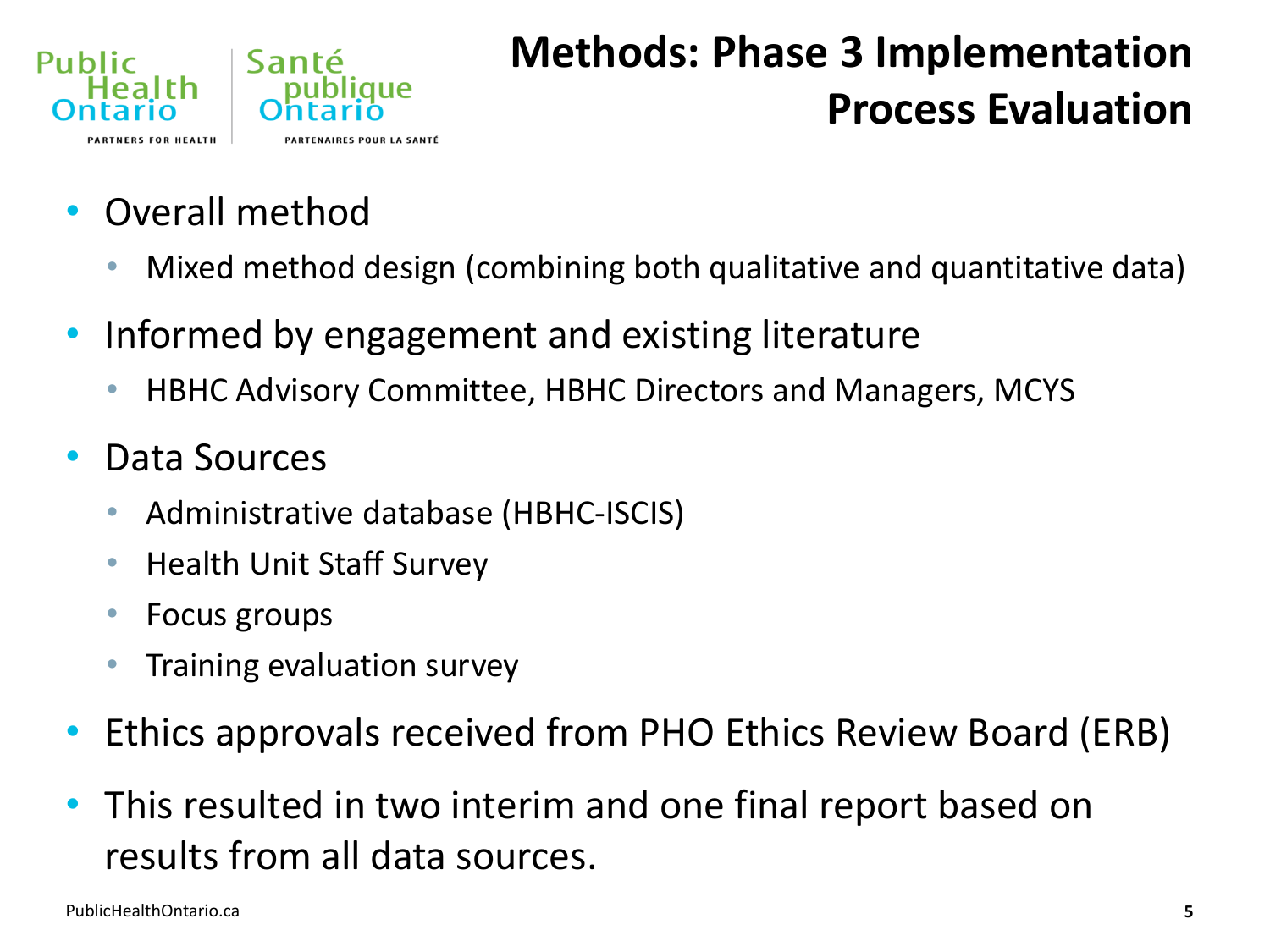

### **Evaluation Questions**

#### There were two main evaluation questions

- To what extent have process implementation outcomes been achieved?
	- Reach, fidelity, impact of program change goals and local adaptations
- Which factors are related to the delivery of the enhanced HBHC program?
	- At innovation, provider, population, public health unit and system levels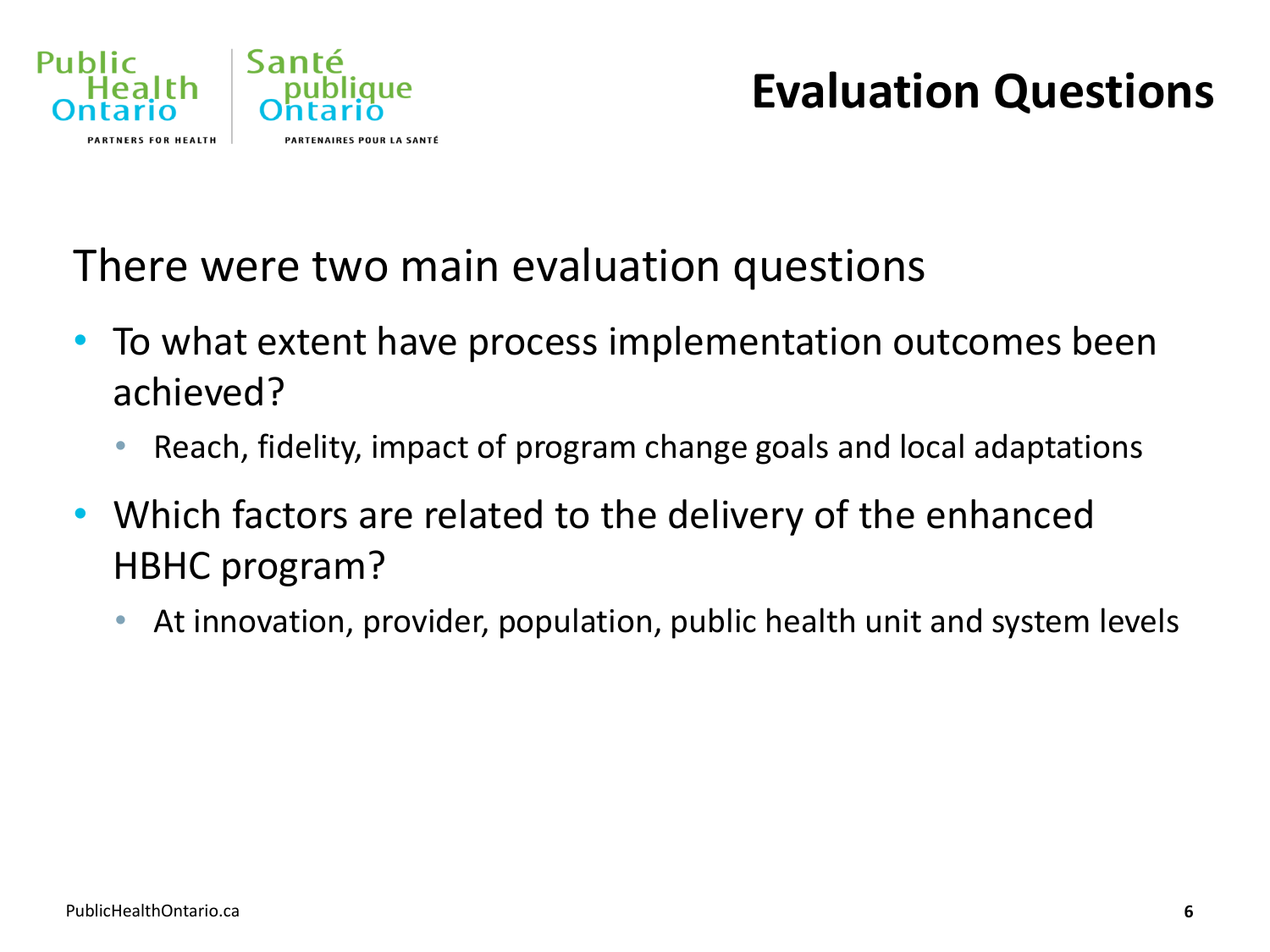

**Publicario.** Those receiving the HBHC program services. **Reach** Reach measures the distribution and characteristics of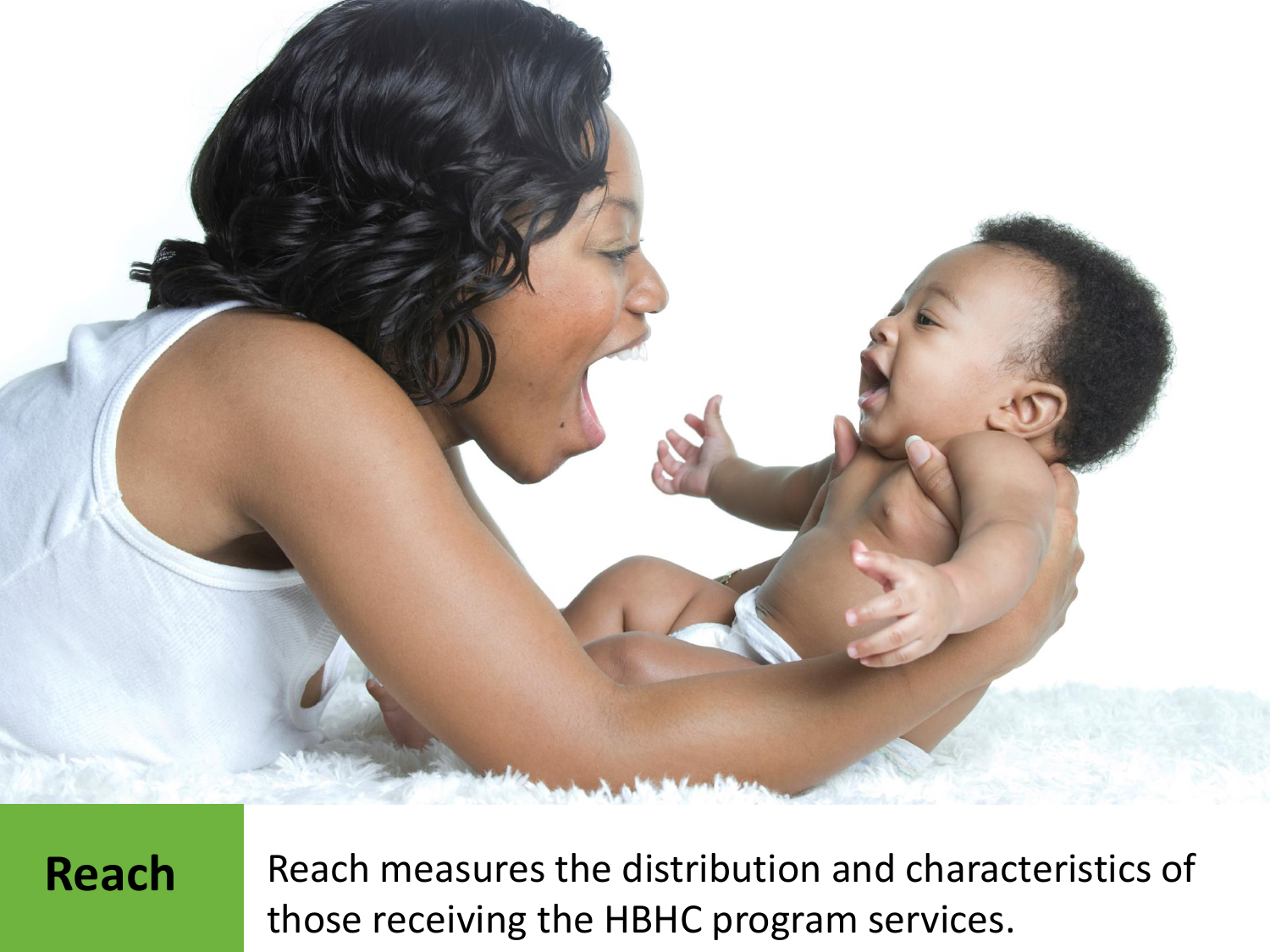

#### **HBHC Screen**

- The HBHC Screen has 36 items:
	- Pregnancy and birth
		- (i.e., birth-weight, multiple births, premature, Apgar score, labor and delivery complications)
	- Socio-demographics (family)
		- (i.e., age, educational attainment, access to OHIP, concerns about money)
	- Infant/child
		- (i.e., congenital or acquired health challenge )
	- Risk behaviours during pregnancy
		- (i.e., smoking, alcohol use, drug use)
	- Parenting and parenting-related
		- (i.e., parenting concerns, history of depression/anxiety/mental illness in parent(s)
	- Other infant/child development risk factors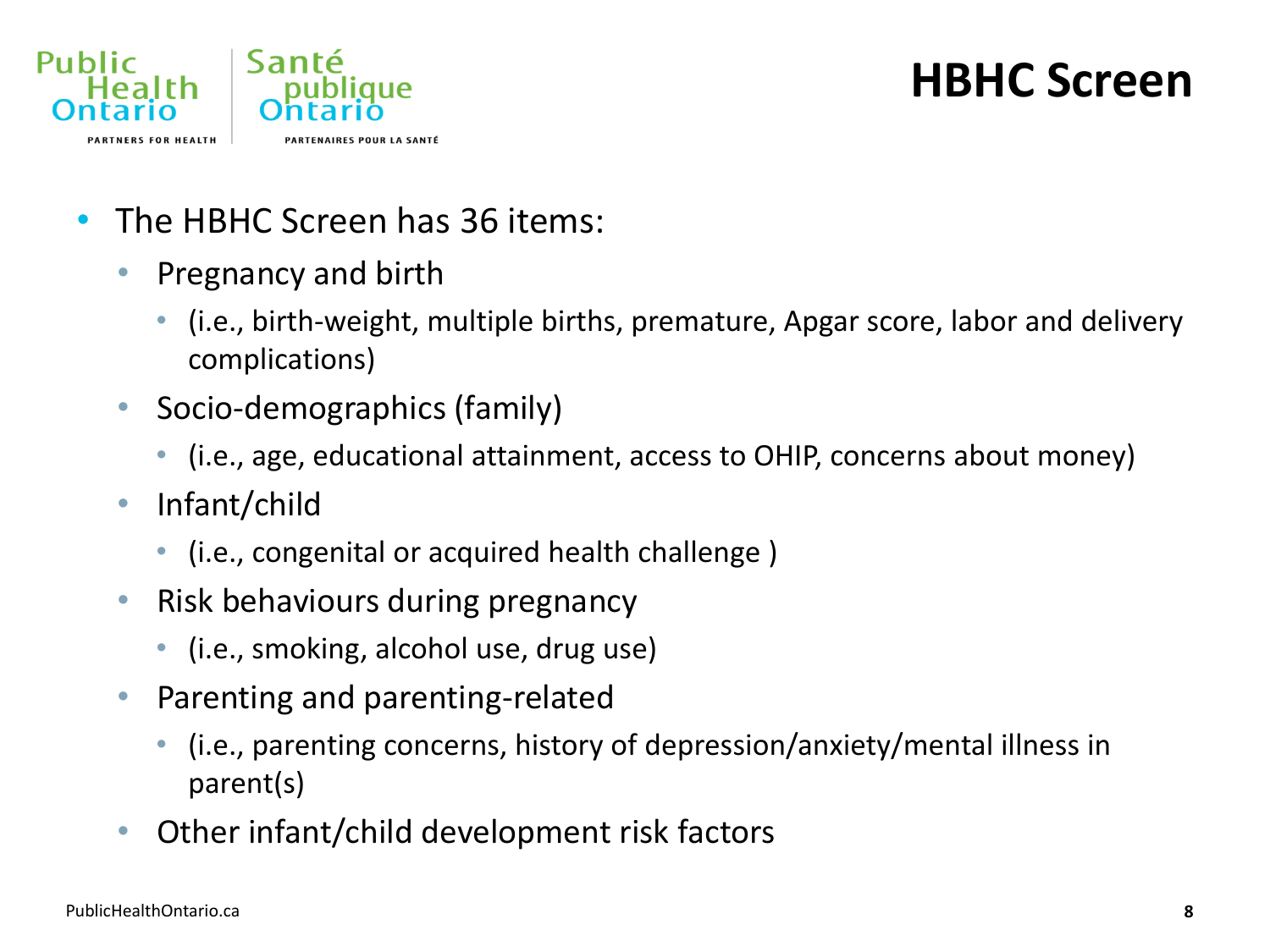



#### **Comparison of HBHC Screening Target and HBHC Screen Reach in the First Six Months of Implementation**

| <b>Entry Stage</b> | <b>HBHC Screening Target</b>                    | <b>HBHC Screen Reach<sup>1</sup></b> | <b>Identified with Risk</b> |
|--------------------|-------------------------------------------------|--------------------------------------|-----------------------------|
| Postpartum         | 100% of provincial births                       | $\sim$ 81% (n=56,903)                | 46% ( $n=25,930$ )          |
| Prenatal           | 25% of provincial births                        | $\sim$ 9% (n=6,623)                  | 60%<br>$(n=3,957)$          |
| Early Childhood    | 20-35% of children aged 6<br>weeks to 70 months | $\langle 1\% \rangle$ (n=2,509)      | 92%<br>$(n=2,313)$          |

Note: <sup>1</sup> Reflects the reach of HBHC clients in the first six months of implementation. Per cent reached was estimated based on preliminary 2013 live birth data from BORN. Number of clients who were screened in each entry stage are listed in parenthesis.

#### HBHC screen reaches a large number of postpartum clients and is a resource for surveillance and monitoring activities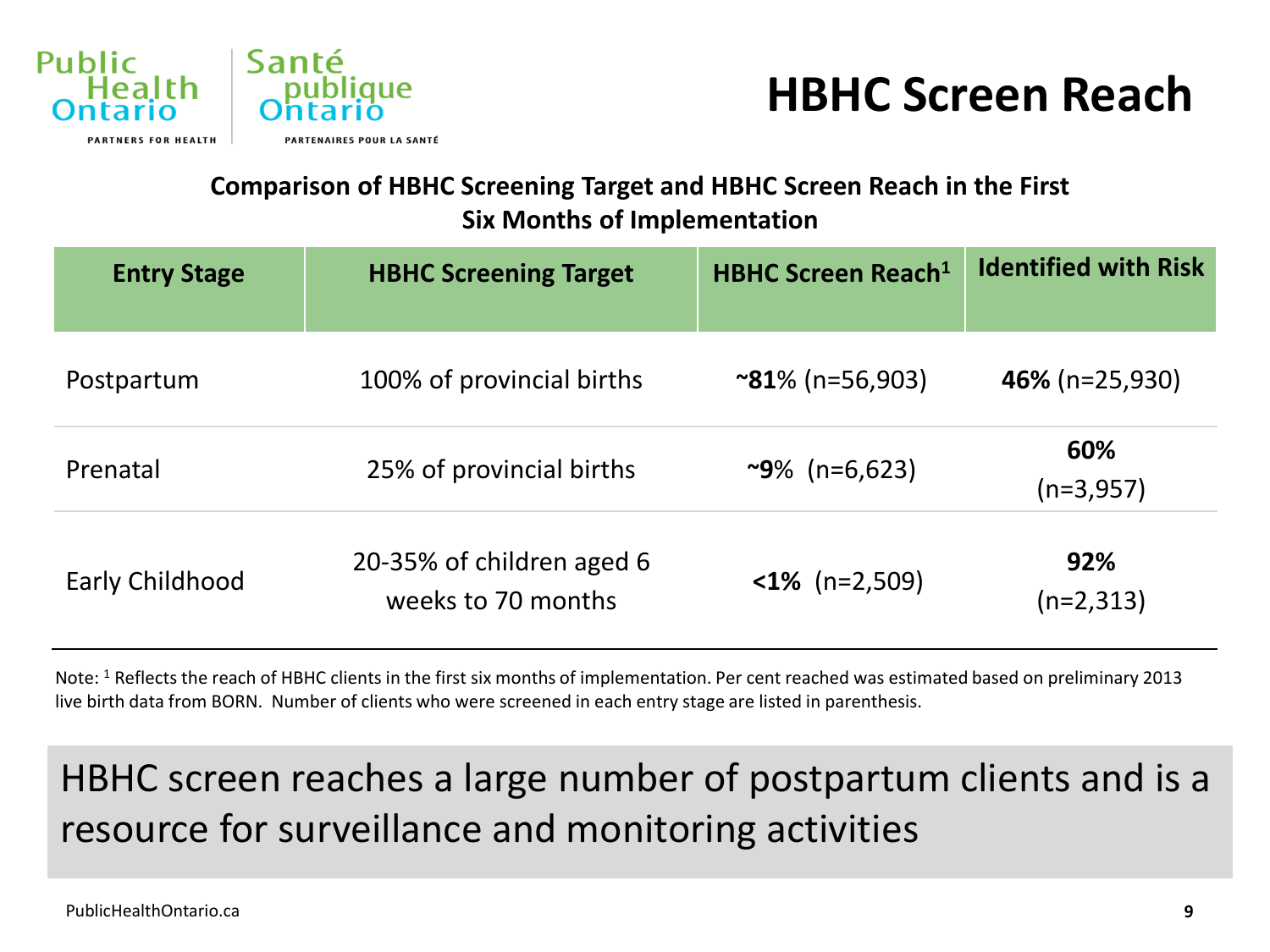

## **Risk Identification (Postpartum Clients)**

#### **Risk Identification in HBHC Screens of Postpartum Clients**



- 46% of postpartum clients were identified with risk
- Risk identification ranged between 31-76% across PHUs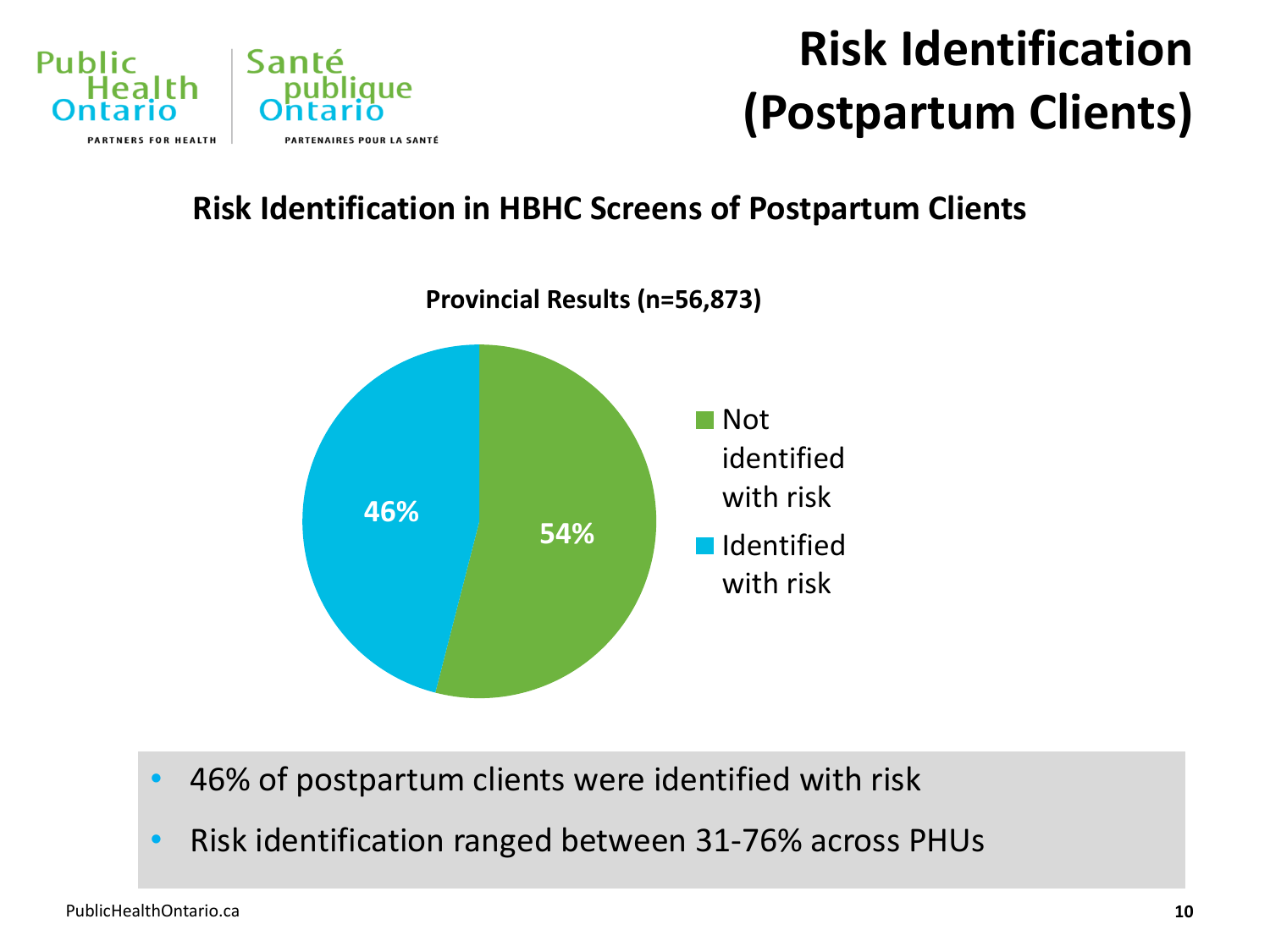## **Top Five HBHC Screen Risk Factors among Postpartum Clients**









Note: Screen questions are listed in parenthesis (see Appendix 2 for HBHC Screen).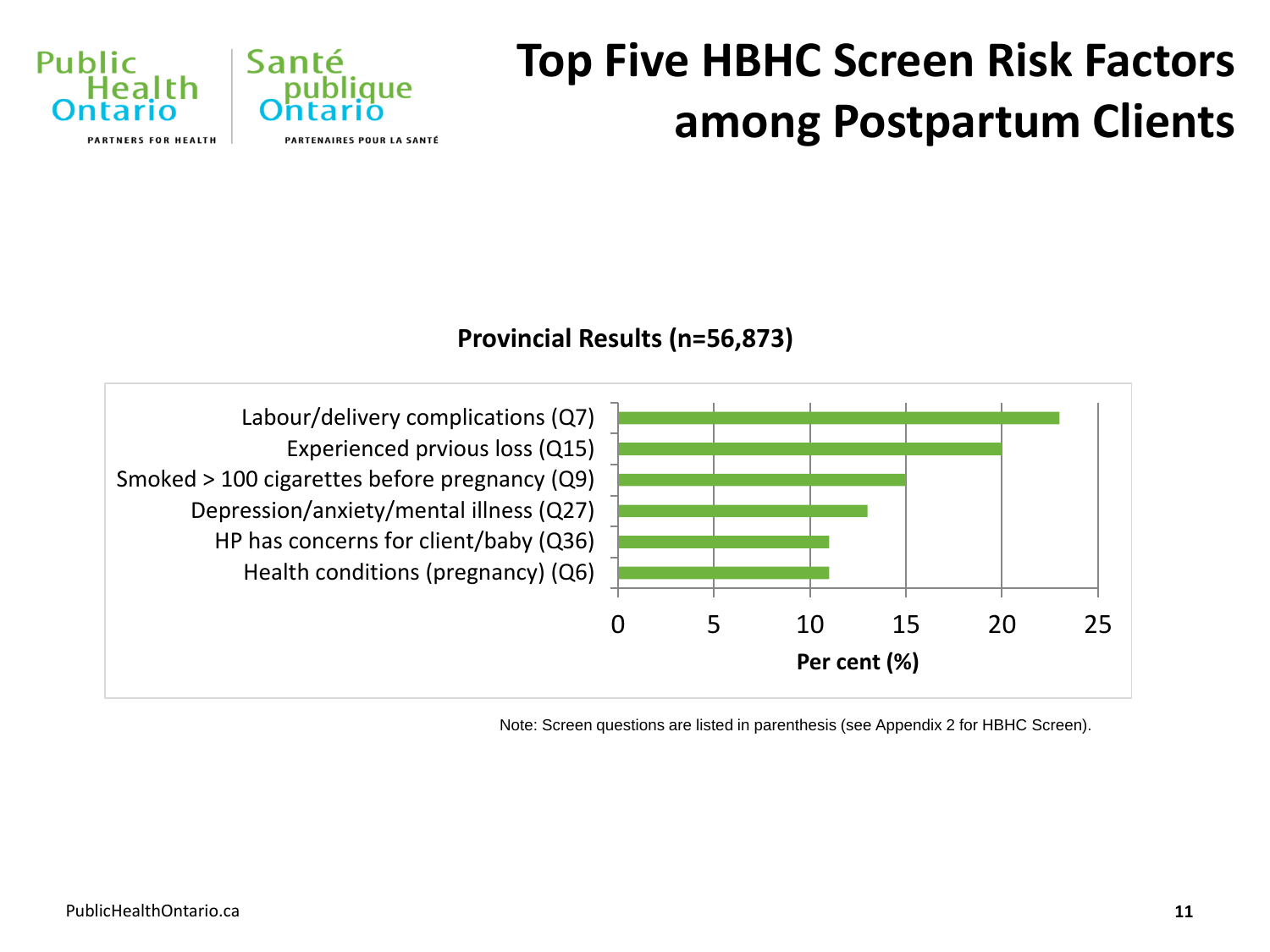

## **Variability in Screen Characteristics (Postpartum Clients)**

**Prevalence of HBHC Screen Risk Factors among Postpartum Clients**

|                                                       | <b>Ontario</b> | <b>Public Health Units</b> |
|-------------------------------------------------------|----------------|----------------------------|
| <b>HBHC Screen Characteristics</b>                    | (%)            | (Range, %)                 |
| <b>Birth Outcomes</b>                                 |                |                            |
| Premature <sup>2</sup>                                | 8              | $4 - 13$                   |
| Birth Weight > $4000g4$                               | 9              | $5 - 15$                   |
| <b>Maternal Risky Behaviors</b>                       |                |                            |
| Smoked during Pregnancy <sup>8</sup>                  | 10             | $3 - 32$                   |
| Smoked > 100 Cigarettes before Pregnancy <sup>9</sup> | 15             | $4 - 45$                   |
| Alcohol Use during Pregnancy <sup>10</sup>            | $\overline{2}$ | $0.5 - 13$                 |
| Drugs Use during Pregnancy <sup>11</sup>              | 3              | $1 - 17$                   |
| <b>Mental Health Problems</b>                         |                |                            |
| Depression/Anxiety/Mental Illness <sup>27</sup>       | 13             | $-28$<br>6                 |

• Prevalence of HBHC Screen characteristics varied greatly across PHUs (e.g., percent of mothers who had smoked 100 cigarettes prior to pregnancy varied by 41 percentage points across PHUs)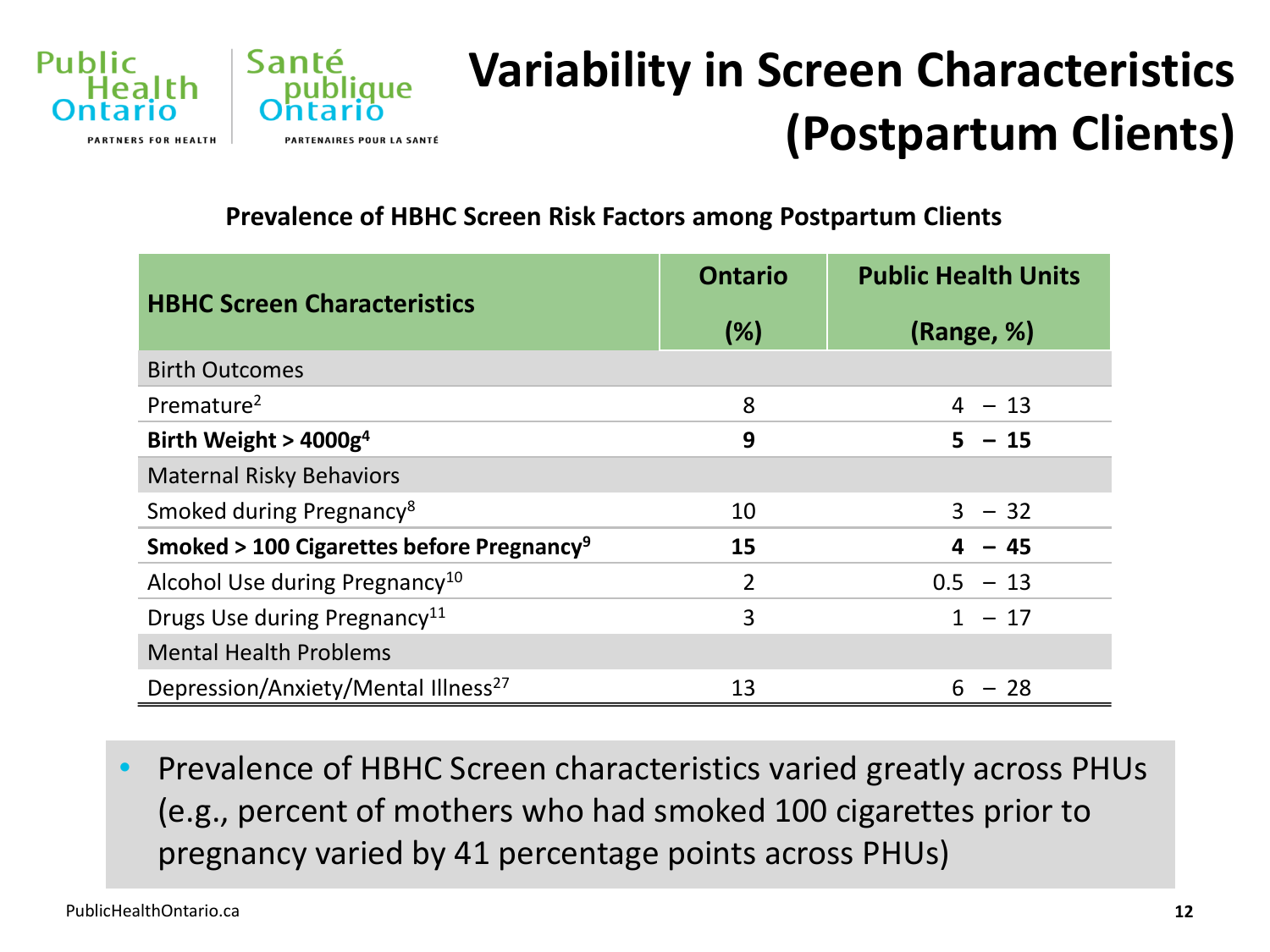

[PublicHealthOntario.ca](http://www.publichealthontario.ca/)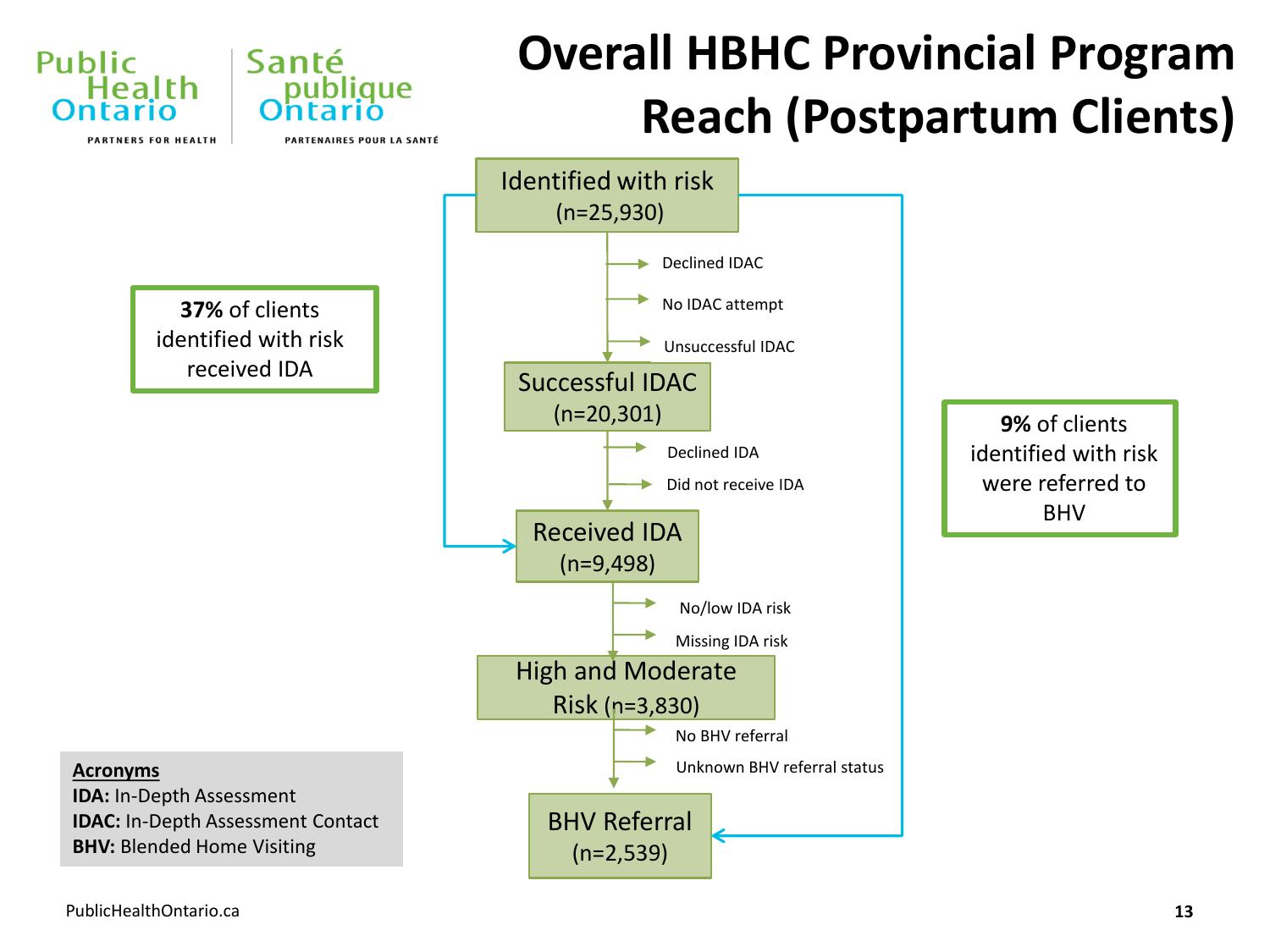

## **Re-entry Through Postpartum Contact**

- Only 3% (n = 735) of clients who received a PPC re-entered the HBHC program
	- Rate of re-entry: telephone  $(8%)$  vs. written contact  $($  < 1% $)$
- The most commonly identified reason for re-entry was: "health professional has concerns for client/baby" (94%)
	- Causes for concern are not available
- The majority of clients who re-entered did not receive an IDA (59%) or were classified as no/low risk using IDA (26%)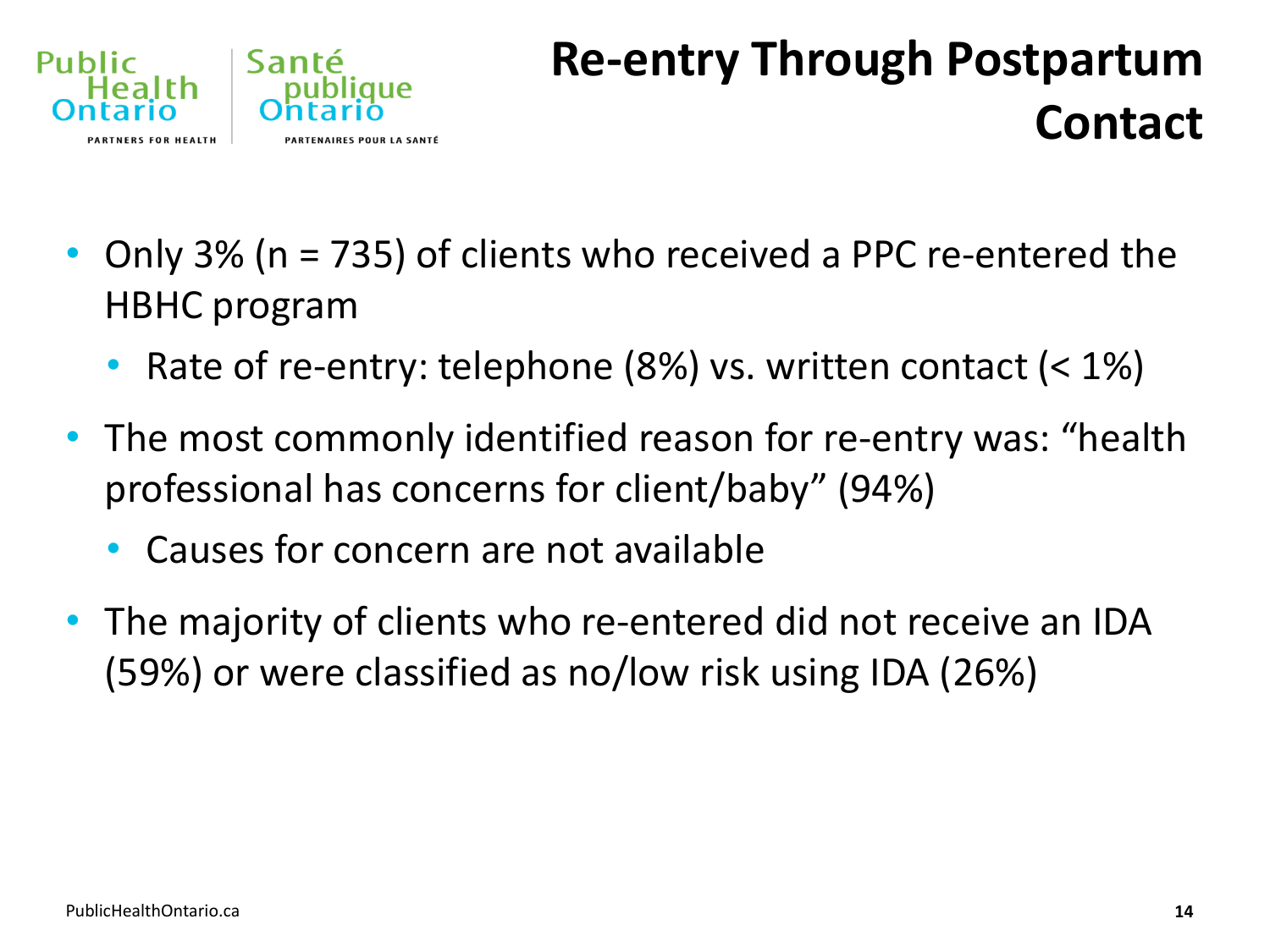

### **Reach: Summary**

- Initial focus of implementation was on screening for the postpartum entry stage (~81% reached)
- Approximately half (46%) of postpartum clients are being identified with risk, and there was significant variability in client risk factors across health units
- More vulnerable clients were reached for prenatal and early childhood screening (60% and 92% identified with risk)
- Overall, IDA was received by 37% of postpartum clients, 34% of prenatal clients and 48% of early childhood clients identified with risk
- Clients with risk who were not assessed by IDA appear to have higher prevalence of pregnancy, labour, and delivery related risk factors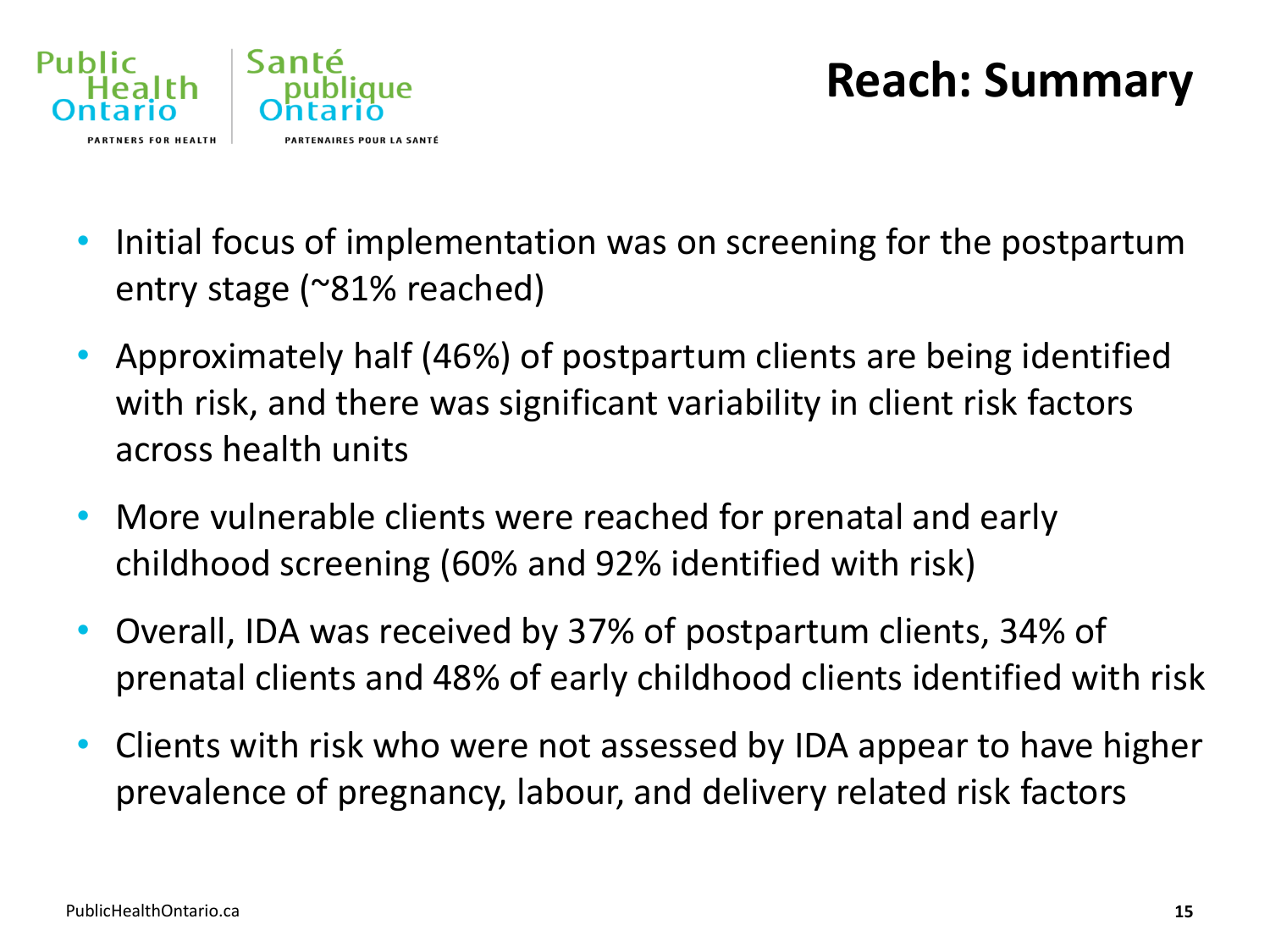

Fidelity

Fidelity refers to the extent to which the program is being implemented as planned in the HBHC Protocol.**16**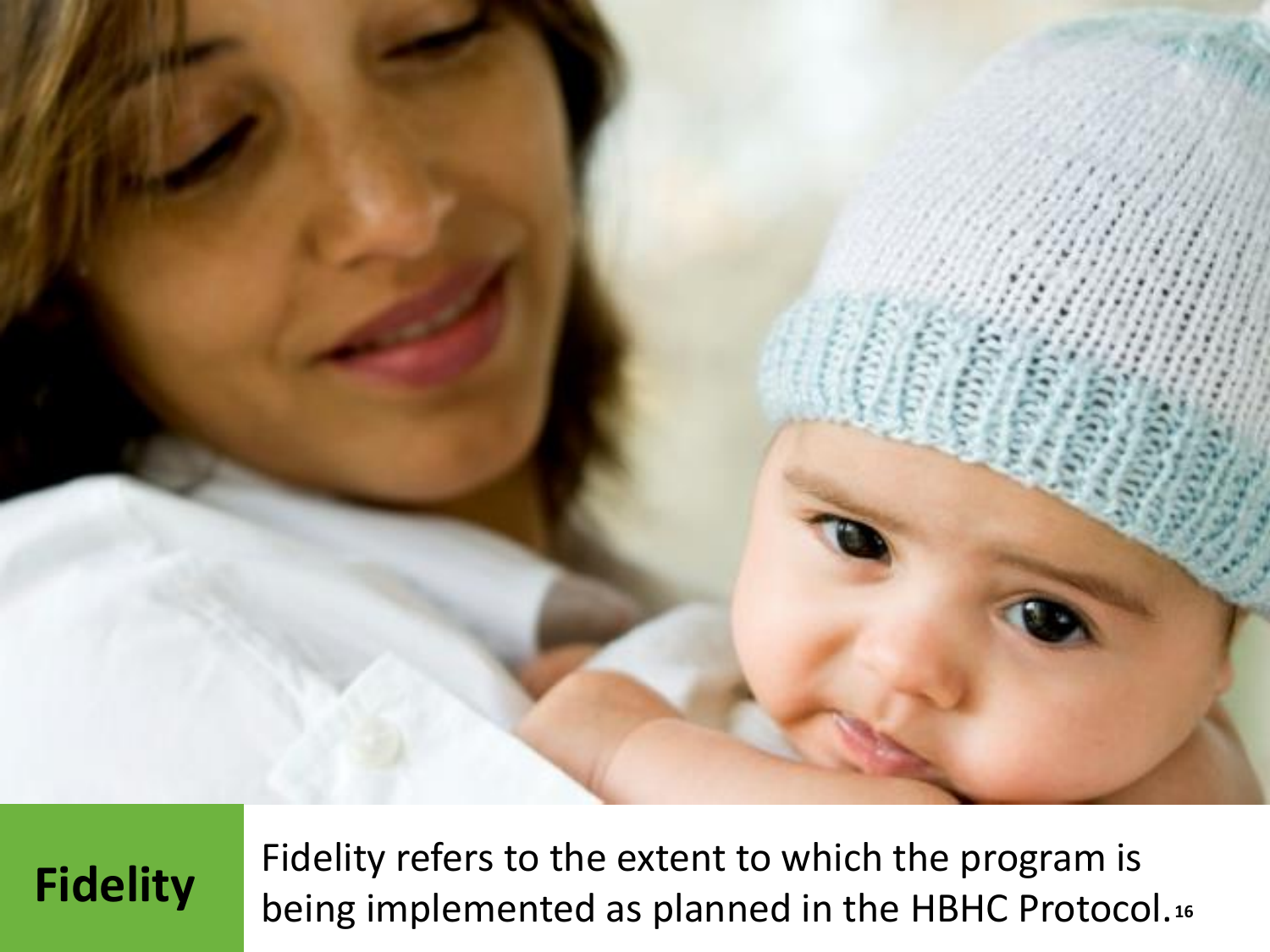

## **Fidelity Across the HBHC Program: Screen Completion**

## **Provincial**

- Although all HBHC Screens must be completed before providing other services, 66% of postpartum screens were found to be complete
	- 69%\* of postpartum screens for those identified at risk were found to be complete
	- 64% of postpartum screens for those not identified at risk were found to be complete
- Completion rates were similar for the other two entry stages
	- Prenatal 67%
	- Early childhood 63%

Note:\* statistically significant ( $\chi^2$  p-value<0.05) compared to those not identified with risk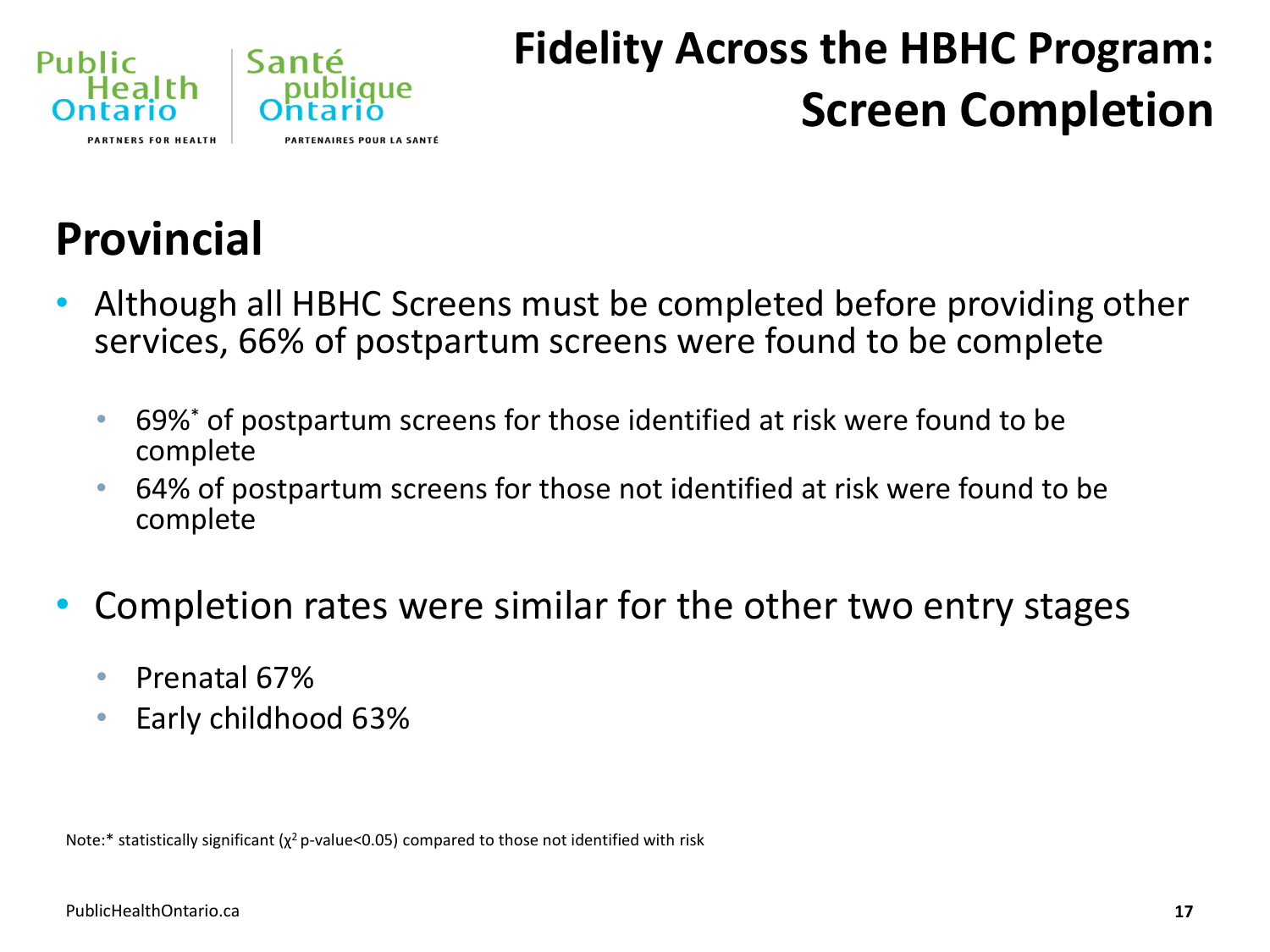

## **Fidelity to 48 hour Contact Requirement (Postpartum Clients)**

**Time to IDAC and PPC among Postpartum Clients**



- The majority of clients receive IDAC or PPC within 48 hours  $1$
- 75% of clients received IDAC within 5 days or PPC within 4 days
- 90% of clients received IDAC within 11 days or PPC within 10 days

Note: 1 48 hours was operationalized as two calendar days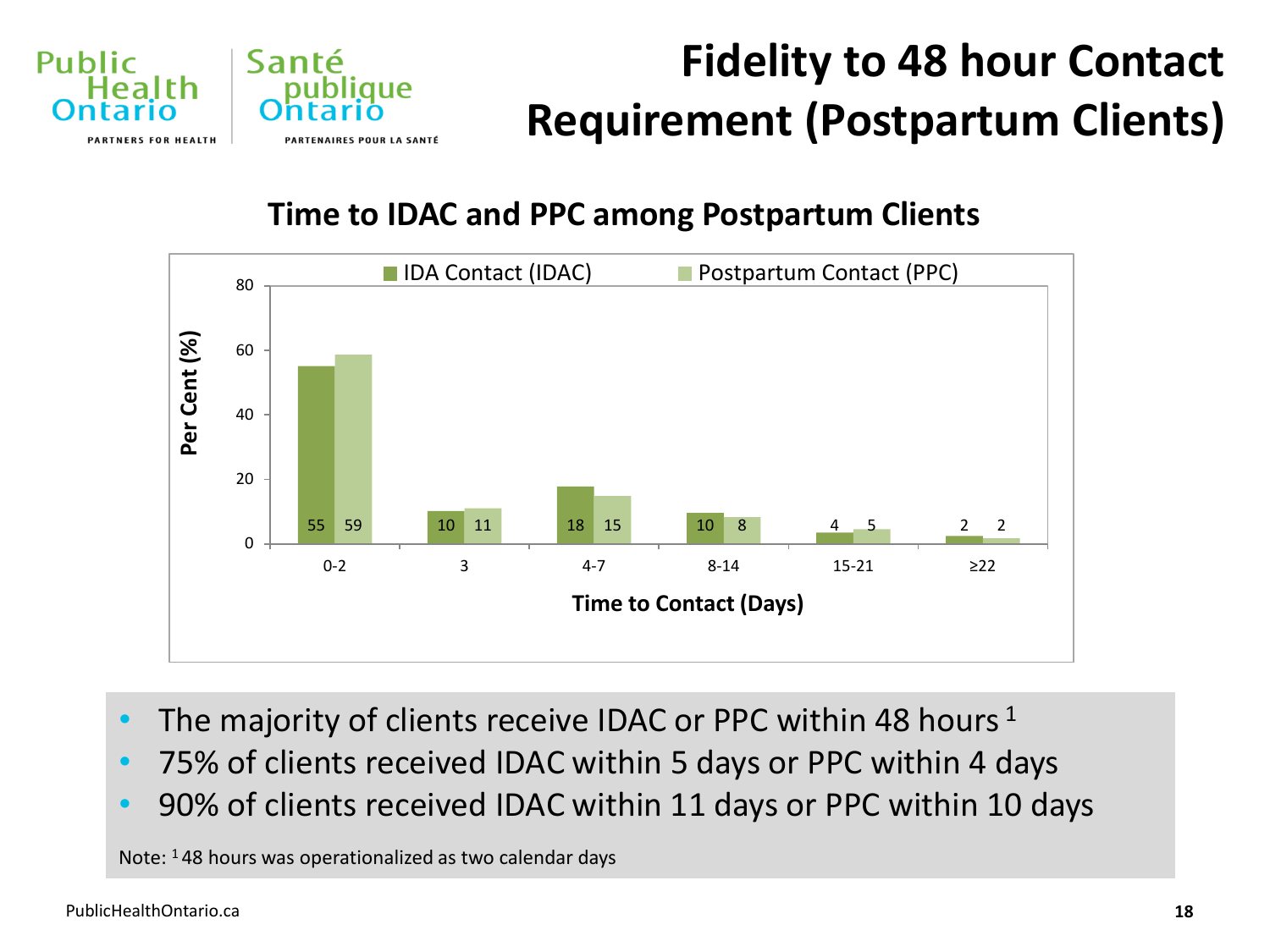

#### **Fidelity to Postpartum Contact Methods (Clients With/Without Risk)**

#### **IDAC**

- Successful IDACs using a single contact method (79%):
	- 56%- Telephone
	- 16%- Face to Face
	- 7%- One-way communication (inconsistent with HBHC Guidance Document requirements)

### **PPC**

- Successful PPC contact methods:
	- 50%- Written (all methods allowed for PPC)
	- 25%-Telephone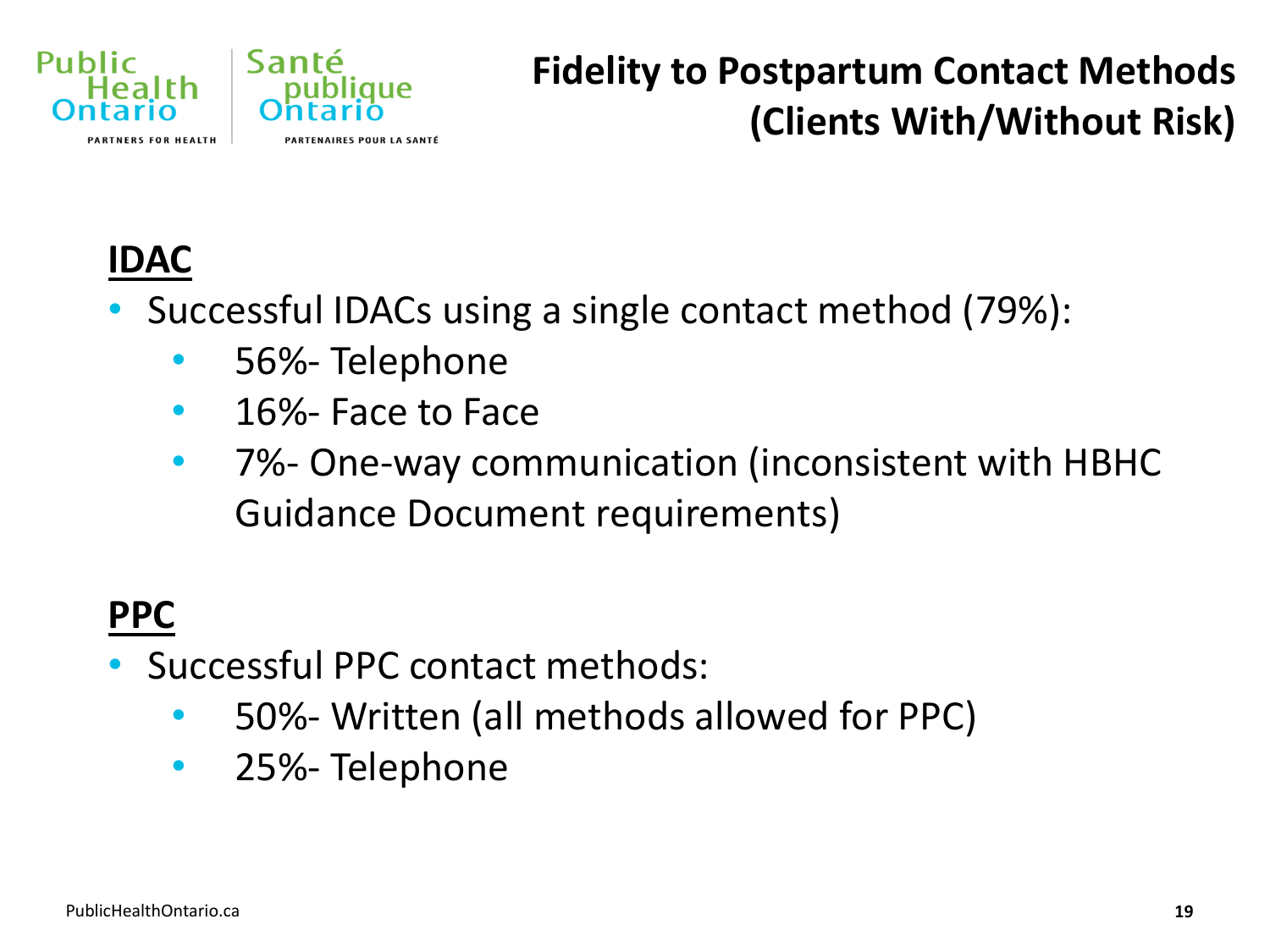

## **Overall HBHC Program Variability (Postpartum Clients)**

- Variation across PHUs for each program component:
	- Screen reach (range:  $63-117\%$ )<sup>1</sup>
	- Screen risk identification (range: 31-76%)
	- Successful IDAC (range: 69-95%)
	- Successful PPC (range: 38-99%)
	- 48 hour IDAC (range: 9-89%)
	- 48 hour PPC (range: 23-98%)
	- IDA completion (range: 34-100%)
- These variations are likely related to client characteristics, local adaptations, and other factors
- Majority of PHUs (61%) reported local adaptations

Note: <sup>1</sup>These estimates must be interpreted with caution due to the preliminary nature of 2013 live birth data from BORN and this may explain the screening reach above 100% in some PHUs.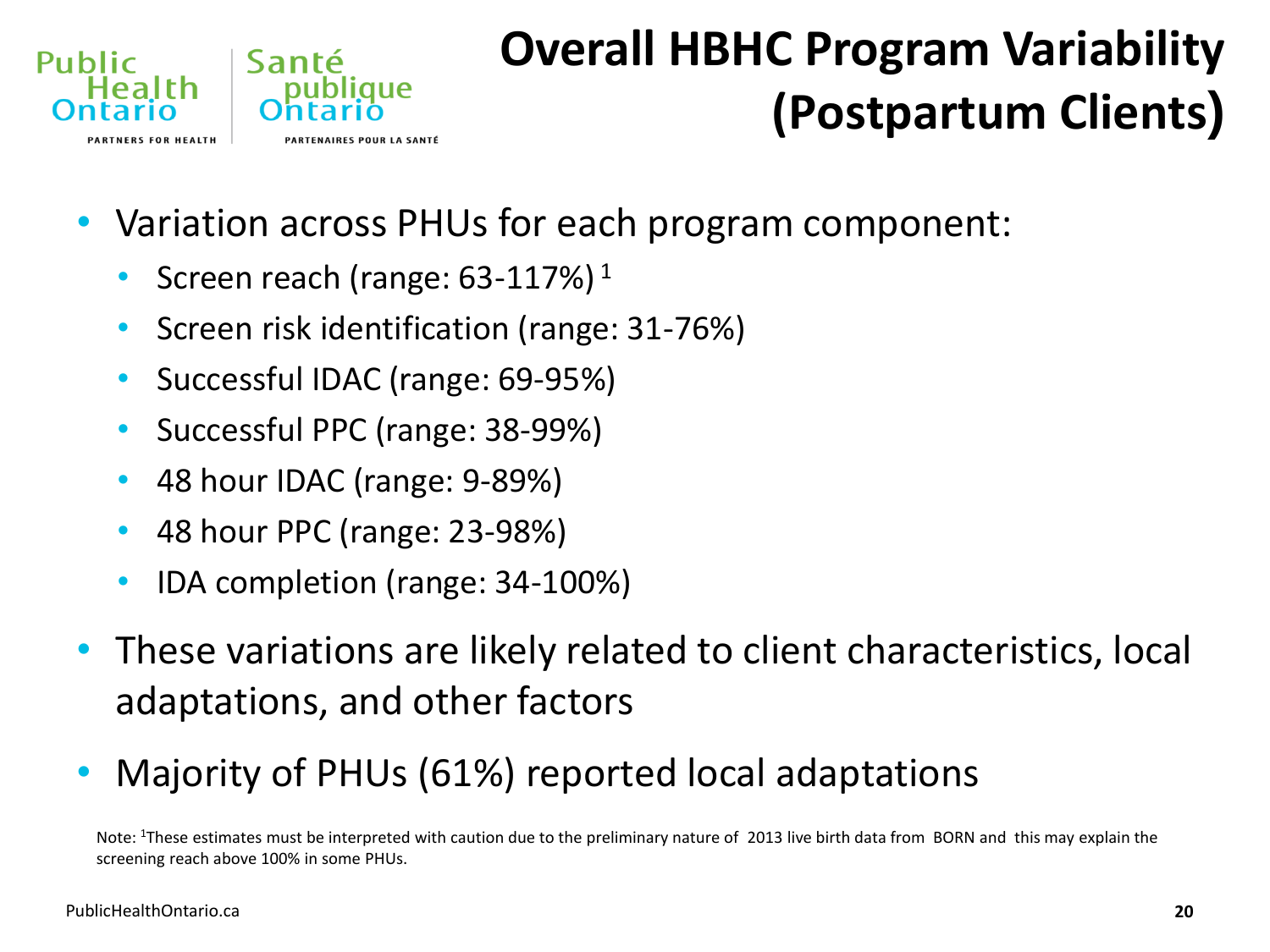

## **Fidelity: Summary**

- While many program components were being implemented as intended, there was significant variation among PHUs for each program component
- Variability in population characteristics, local adaptations, and other factors may be contributing to the variation across PHUs
- From the Health Unit Survey and Focus Groups:
	- HBHC staff would like both consistency and adaptability in the program
	- HBHC staff request further clarification on which program components must be standardized and which may be adapted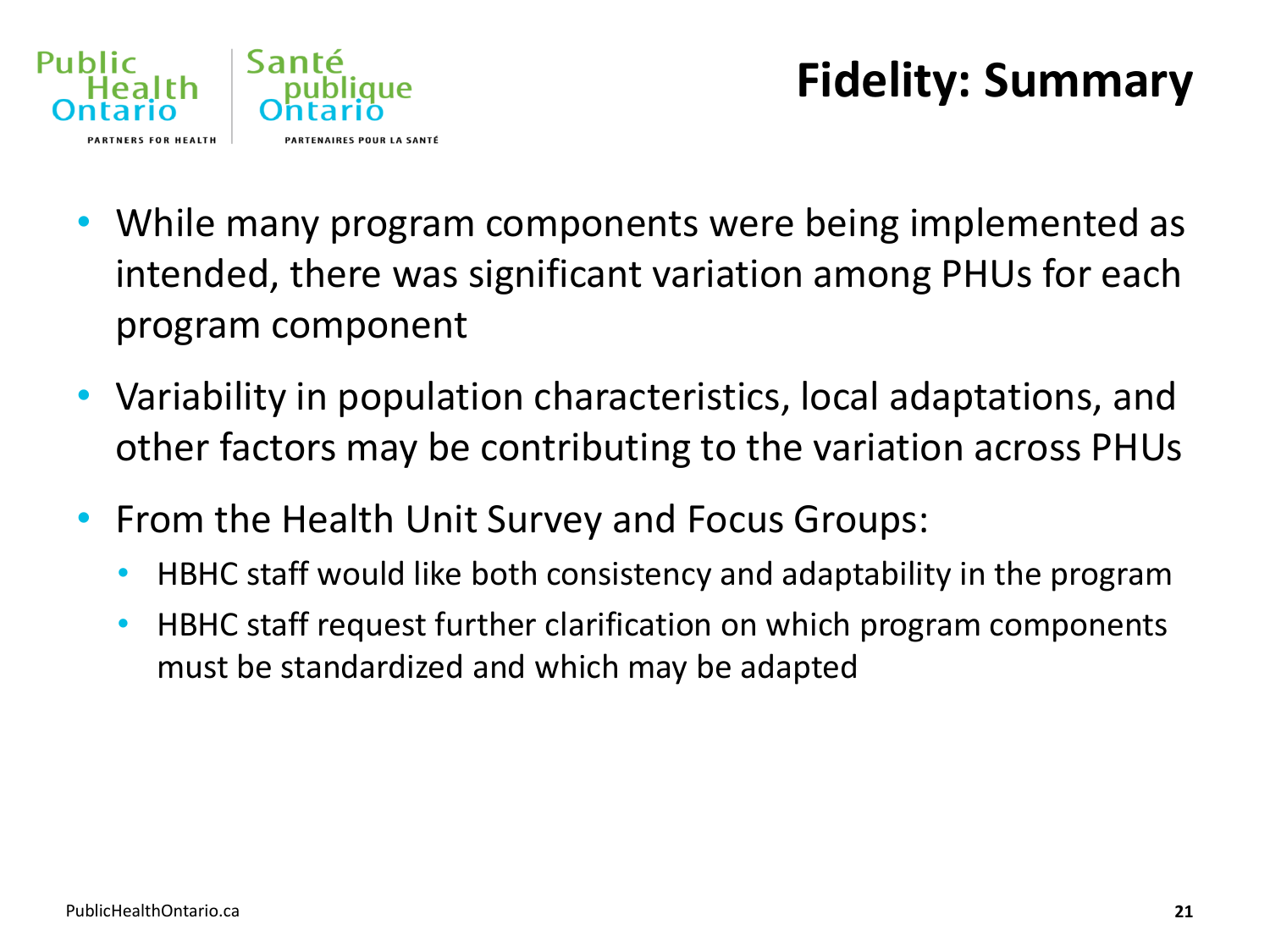## **[Strengths](http://www.publichealthontario.ca/) and Challenges**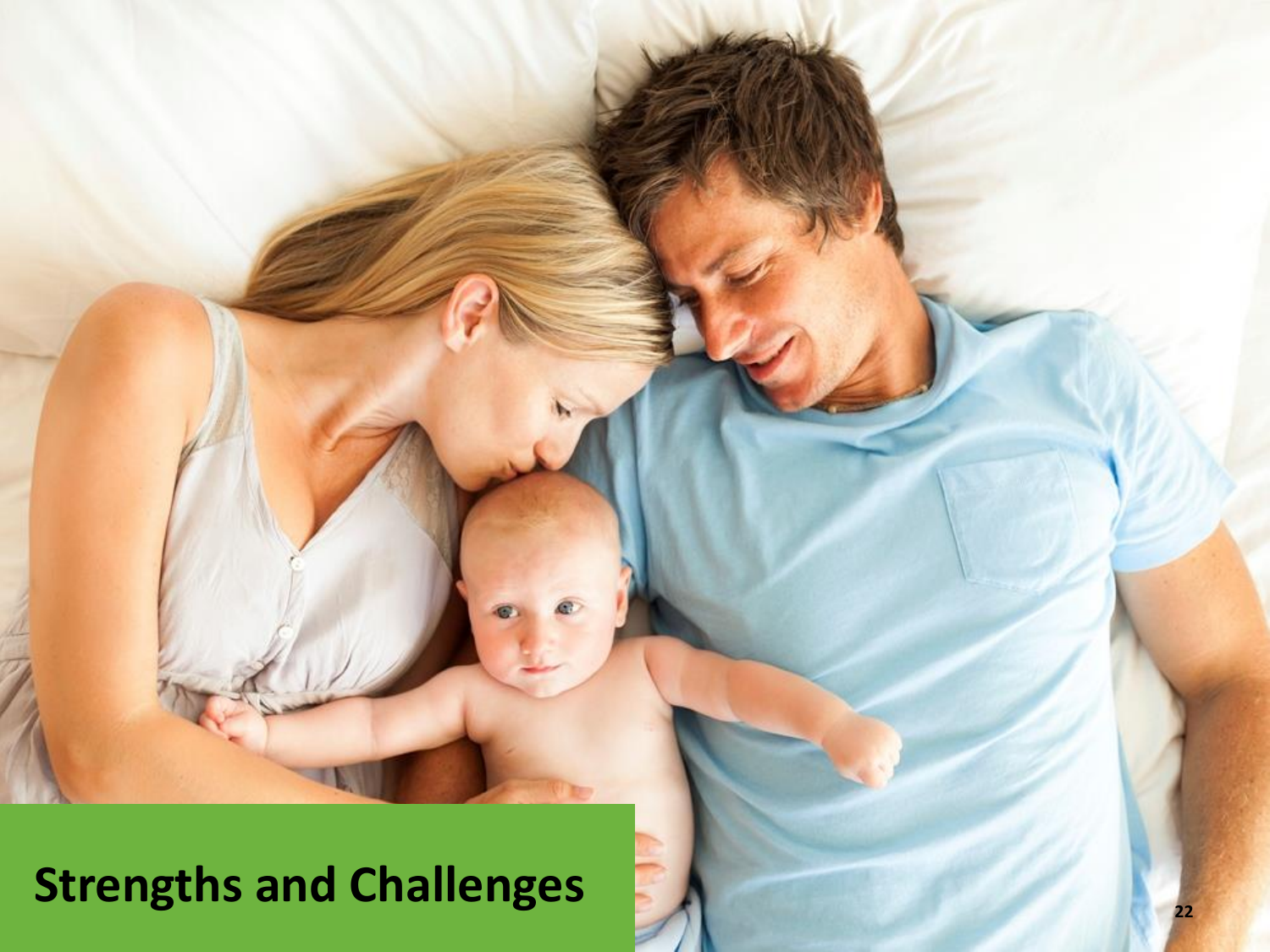

#### **Contributing Factors: Selected Strengths**

#### Innovation:

• Screening Liaison Nurses

Provider:

• HBHC staff are an experienced and committed workforce

Organization:

• Survey respondents reported positive organizational culture within their health units

Systems:

• Directors, managers, and PHNs felt that the enhanced HBHC program aligned well with many other PHU mandates and priorities

Facilitation:

• The enhanced HBHC program was implemented using a multi-faceted and comprehensive approach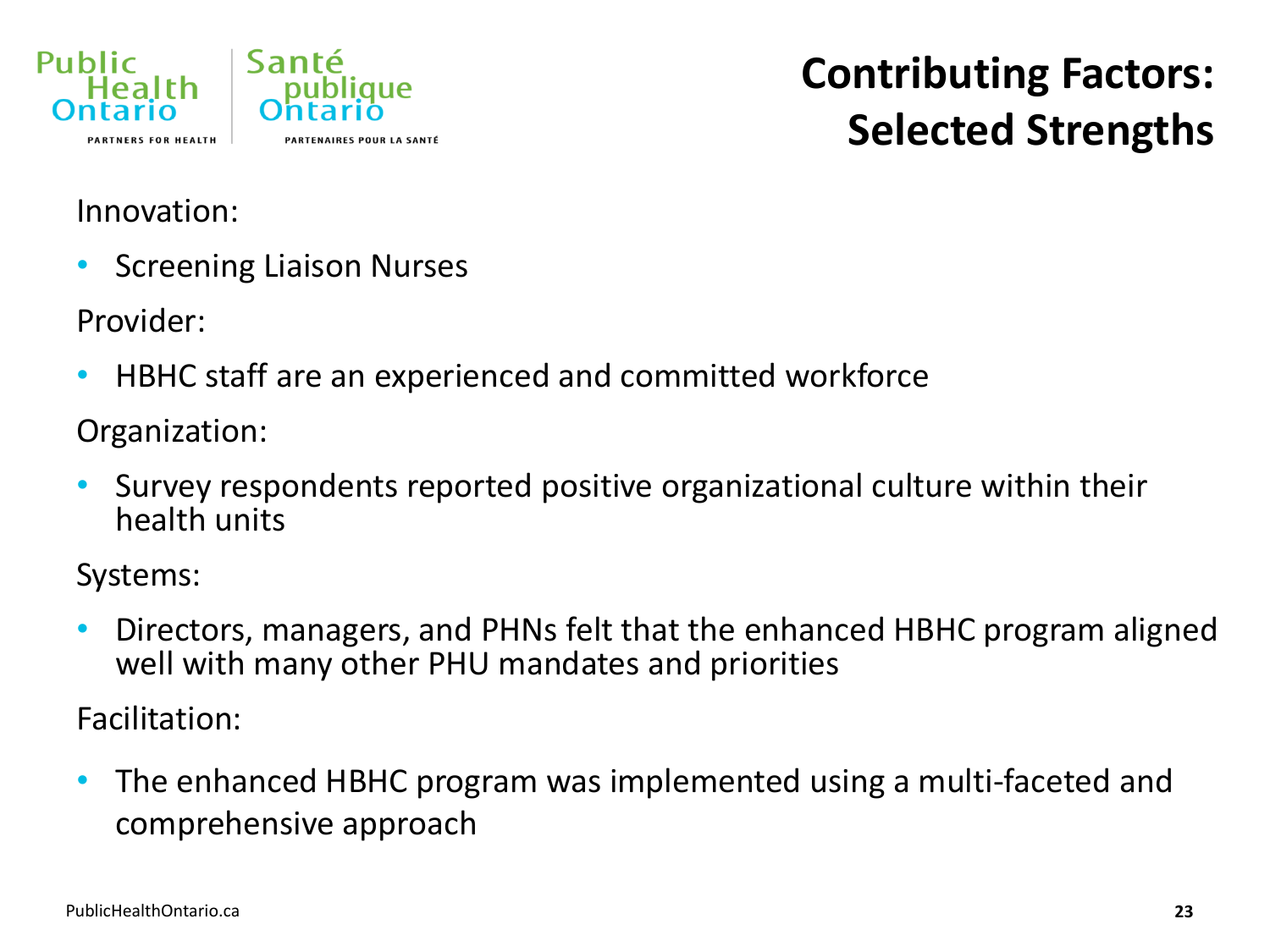

### **Contributing Factors: Selected Challenges**

#### Innovation:

- HBHC Screen takes longer to complete than previous screening tools
- Format challenges (e.g. small font size) and consent process

Provider:

• Respondents reported an increase in time spent on various program elements

System:

- The ability of community partners to perform skilled screening varies
- Need for better alignment of HBHC program objectives with other initiatives, e.g., Baby-Friendly Initiative (BFI)

Facilitation

• Staff identified the need for ongoing professional development to facilitate program implementation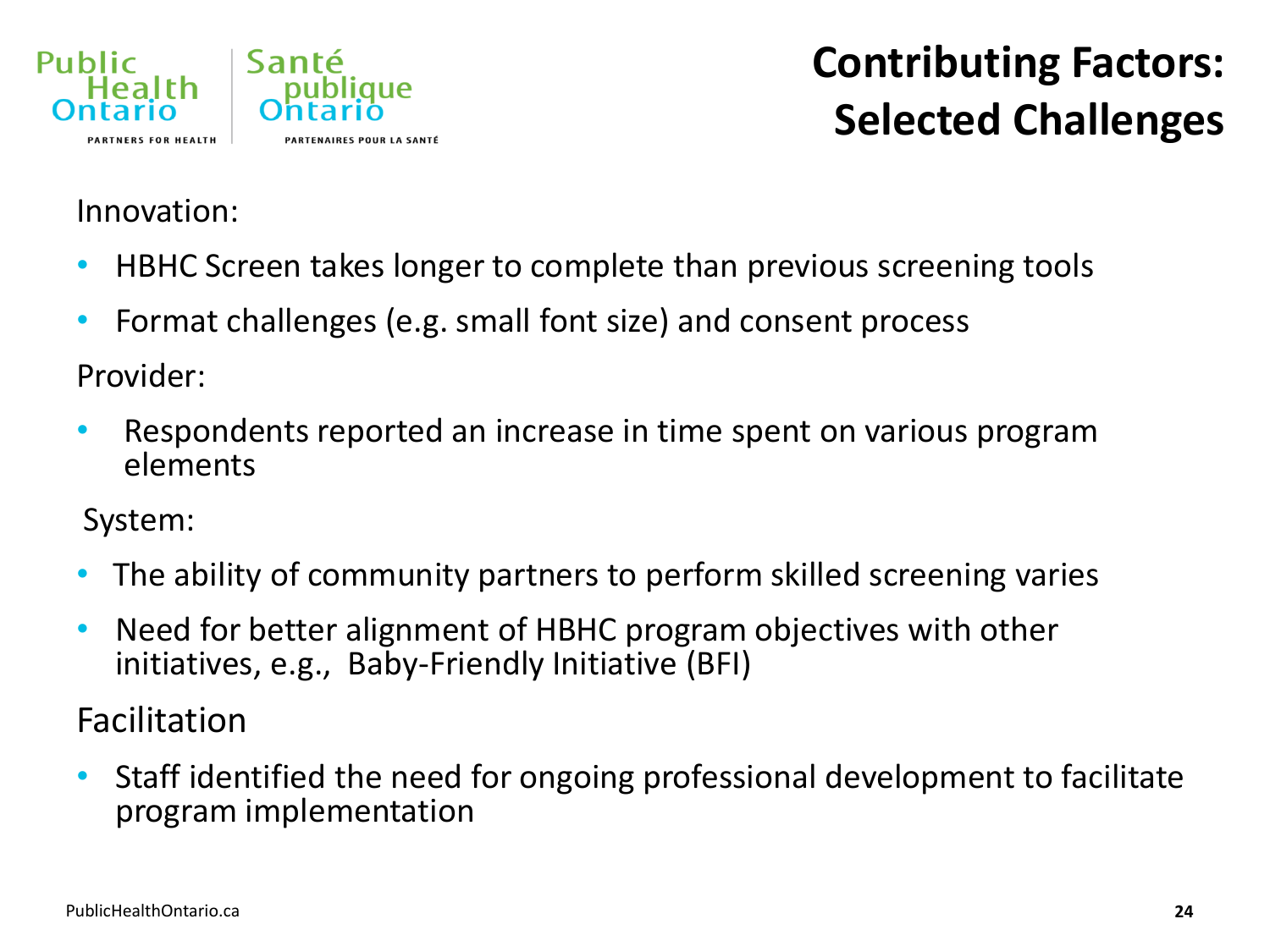**[Conclusio](http://www.publichealthontario.ca/)ns**